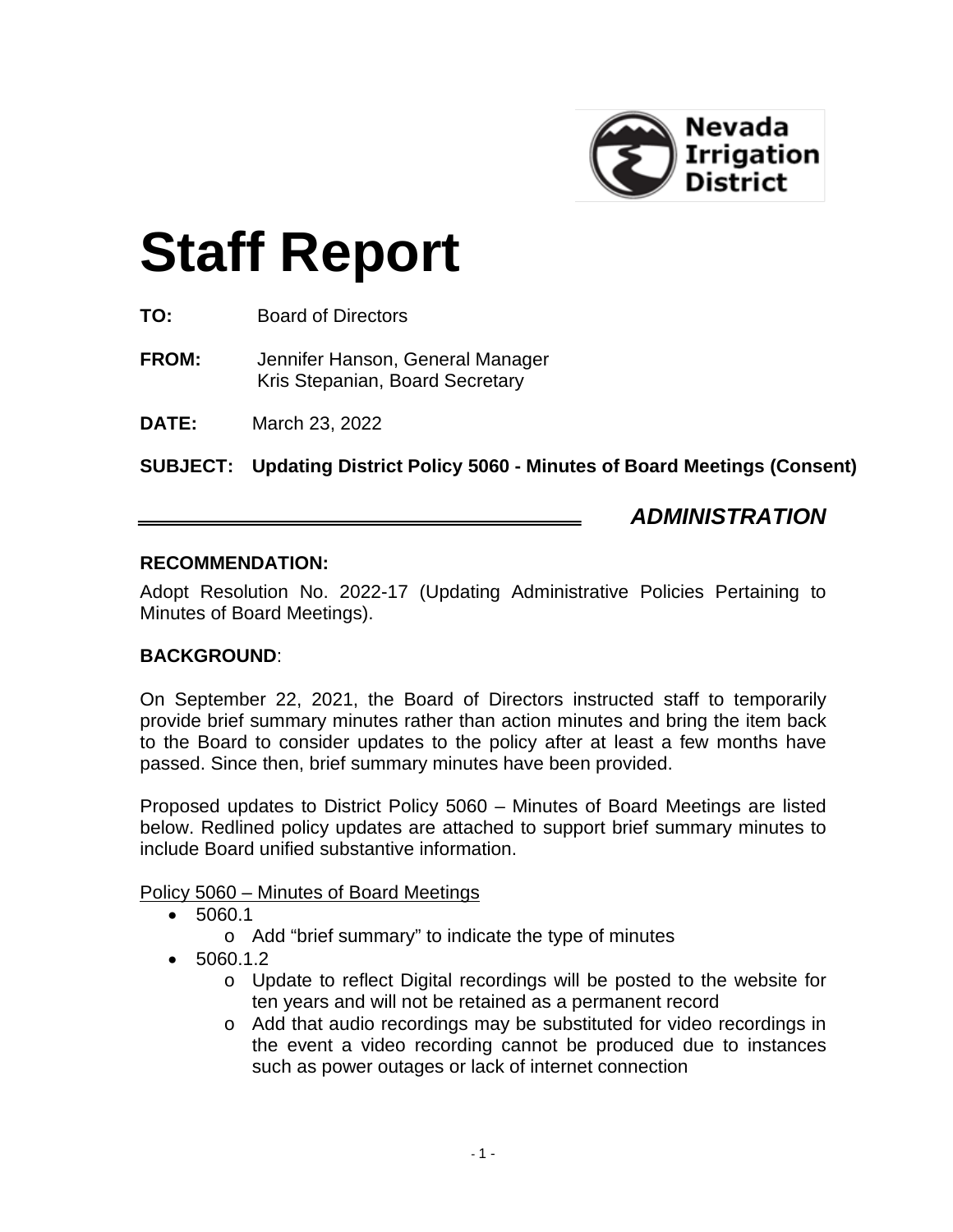- $5060.1.3$ 
	- o Strike "action"
	- o Add "Ratify the issuance of warrants by receiving and filing the check registers" and strike "Record by number (a sequential range is acceptable) of all warrants approved for payment)"
	- o Add "Brief summary of unified Board comments reached by Board consensus or by vote"

City Clerks Association of California guidelines definition of brief summary minutes state that brief summary minutes, at a minimum, record the final decisions made; and, at a maximum, may record what advice the body was given to enable it to make its decisions, the body's thought process in making the decision, and the final decisions made. Emphasis is given on the body's thought process, not individual members' thought processes. The minutes should summarize only the main points that arose in discussion if they are relevant to the decision.

This action will also require modification of the Board Policy 1060 - Records Retention that will come before the Board at a later date.

#### **BUDGETARY IMPACT**:

Approval of this item is anticipated to save in long-term storage costs of digital recordings.

Attachments: (2)

- Resolution No. 2022-17 Updating Administrative Policies Pertaining to Minutes of Board Meetings
- District Policy 5060 Minutes of Board Meetings redlined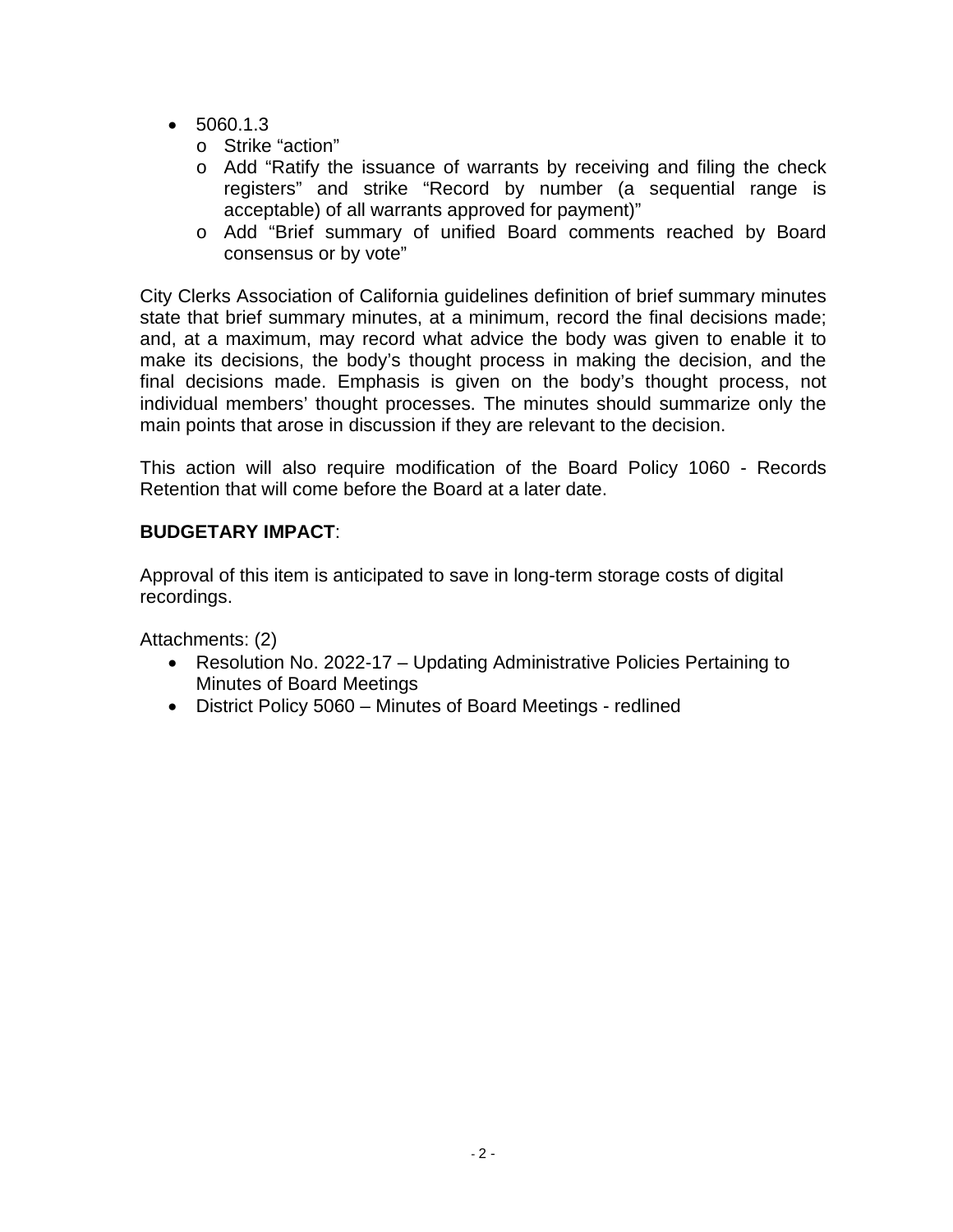

RESOLUTION NO. 2022-17 OF THE BOARD OF DIRECTORS OF THE NEVADA IRRIGATION DISTRICT

# **UPDATING ADMINISTRATIVE POLICIES PERTAINING TO MINUTES OF BOARD MEETINGS**

**WHEREAS**, the Nevada Irrigation District (the "District") intends to establish, and revise from time to time, administrative policies to guide the operations and management of the District; and

**WHEREAS**, updates to the District's policies pertaining to minutes are desired to implement brief summary minutes, which will include brief summaries of the Board's collective main points raised and capture the Board's unified thought process in making final decisions; and

**NOW, THEREFORE, BE IT RESOLVED,** the Board of Directors of the Nevada Irrigation District hereby amends and readopts as amended the following policies as attached, and shall be incorporated herein:

#5060 – Minutes of Board Meetings

**BE IT FURTHER RESOLVED**, that the attached policies shall be incorporated into the District Policy Manual, and the Board Secretary is hereby authorized to assign and revise policy numbers and format and reformat the attached, as needed for an organized, comprehensive, policy manual.

**\* \* \* \* \***

**PASSED AND ADOPTED** by the Board of Directors of the Nevada Irrigation District at a regular meeting held on the 23rd day of March 2022, by the following vote:

| AYES:        | Directors: |
|--------------|------------|
| <b>NOES:</b> | Directors: |
| ABSENT:      | Directors: |
| ABSTAINS:    | Directors: |

\_\_\_\_\_\_\_\_\_\_\_\_\_\_\_\_\_\_\_\_\_\_\_\_\_\_\_\_\_\_\_\_\_\_\_

President of the Board of Directors

\_\_\_\_\_\_\_\_\_\_\_\_\_\_\_\_\_\_\_\_\_\_\_\_\_\_\_\_\_\_\_\_\_\_\_

**Attest:**

Secretary to the Board of Directors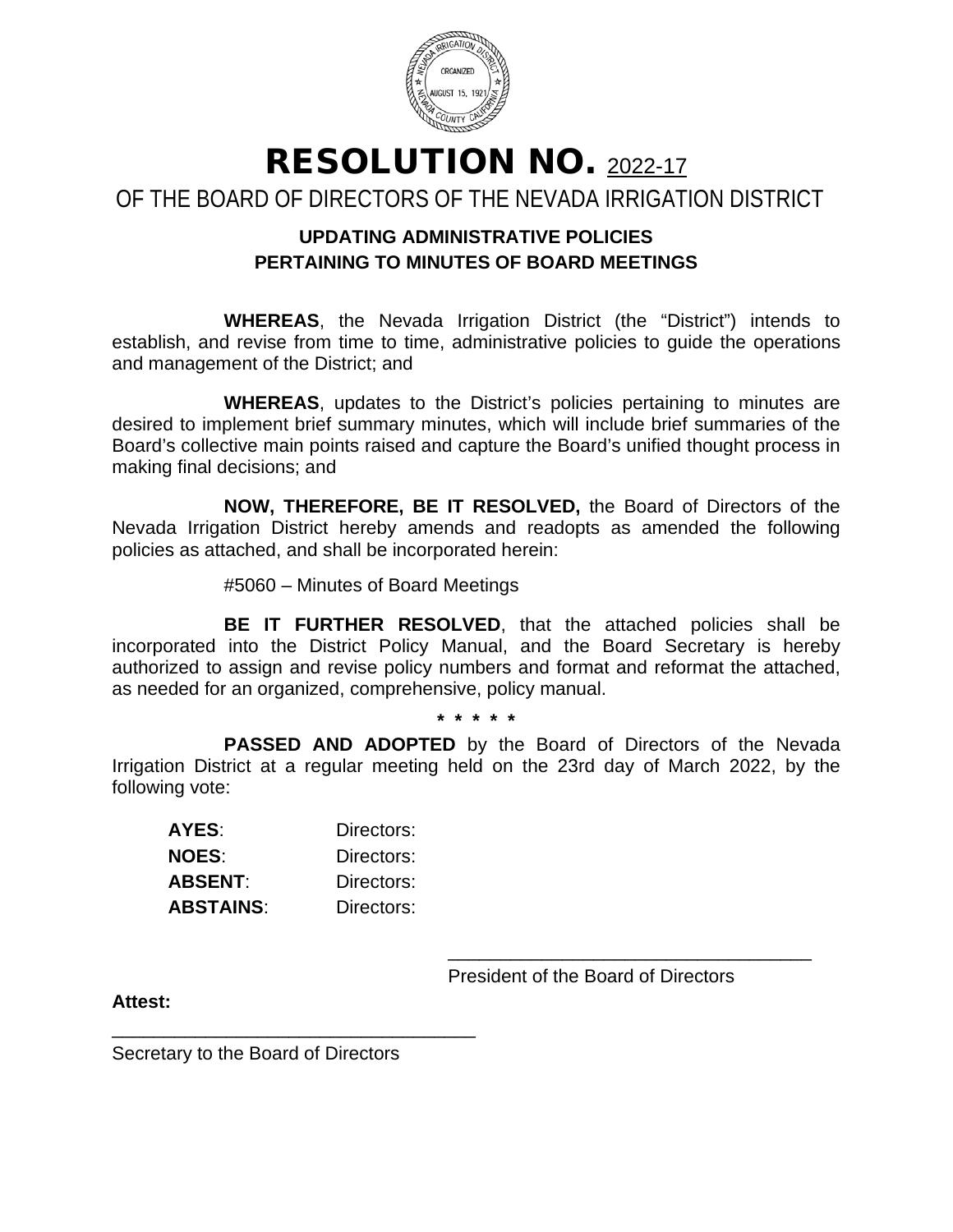# Nevada Irrigation District

### POLICY MANUAL

#### **POLICY TITLE: Minutes of Board Meetings POLICY NUMBER: 5060**

- **5060.1** The Secretary or Deputy Secretary of the Board of Directors shall keep brief summary minutes of all regular and special meetings of the Board.
	- **5060.1.1** Copies of a meeting's minutes will be distributed to Directors as part of the information packet for the subsequent meeting as soon as practical, at which time the Board will consider approving the minutes as presented or with modifications. Once approved by the Board, the official minutes shall be kept in a fireproof vault or in a fire-resistant, locked cabinet, and will be posted on the District's web site for a period of one year then available to the public upon request.
	- **5060.1.2** Video recordings of regular and special meetings of the Board of Directors will be made. Video recordings will be kept as the official record of the District. Video recordings will be posted to the District's web site for a period of five-ten years. and then available to the public upon request. Retention of supporting materials will align with the District's standard retention policy.

Audio recordings may be substituted in the rare event a video recording cannot be produced due to instances such as power outages or lack of internet connection.

**5060.1.3** Motions, resolutions or ordinances shall be recorded in the action minutes as having passed or failed and individual votes will be recorded unless the action was unanimous. All resolutions and ordinances adopted by the Board shall be numbered consecutively, starting new at the beginning of each year. In addition to other information that the Board may deem to be of importance, the following information (if relevant) shall be included in each meeting's action minutes:

> Date, place and type of each meeting; Directors present and absent by name; Management staff present by name; Call to order; Time and name of late arriving Directors; Time and name of early departing Directors; Names of Directors absent during any agenda item upon which action was taken;